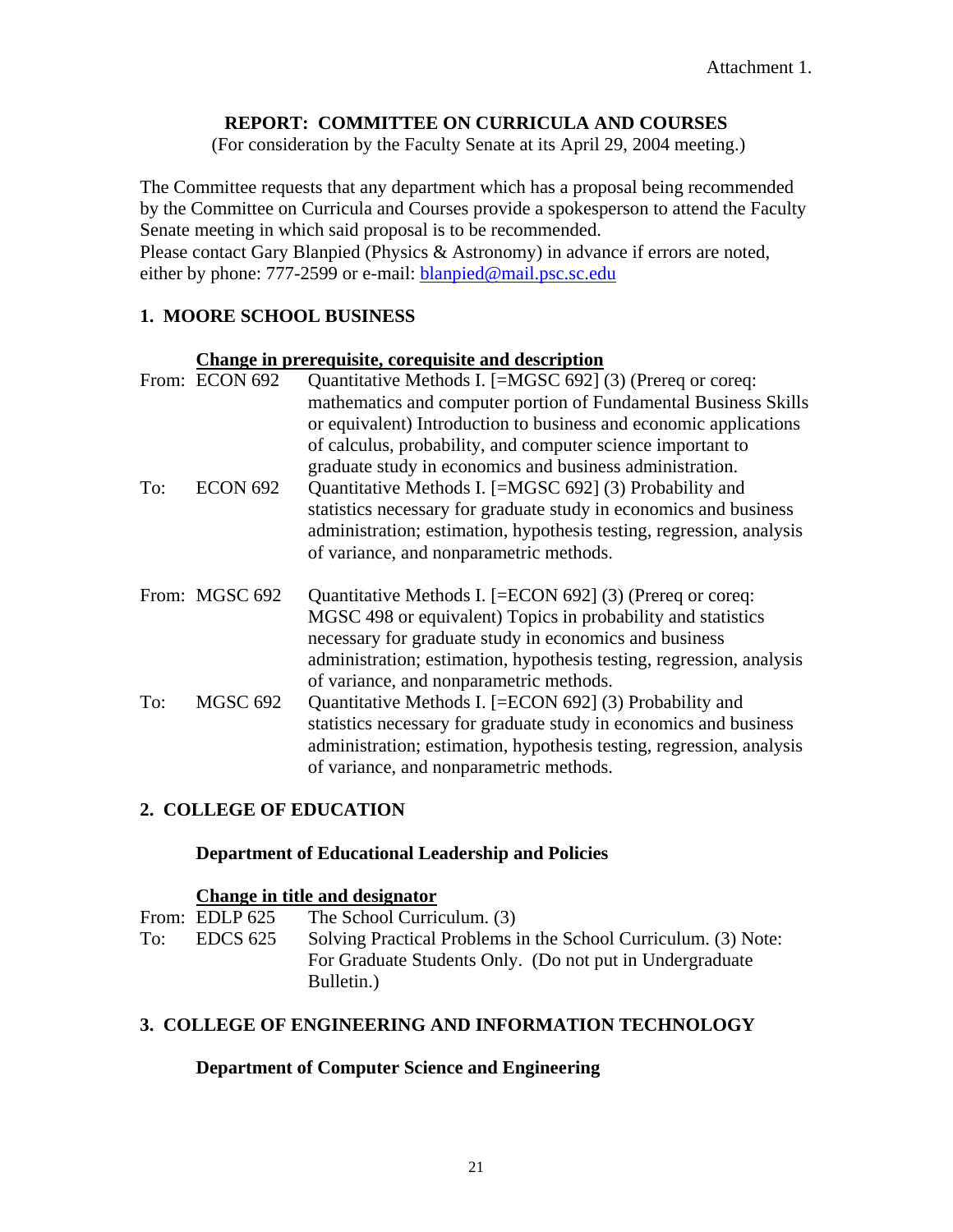- **Change in title and description**<br>From: CSCE 313 Embedded System Embedded Systems Laboratory. (3) (Prereq: CSCE 211, 212) Design and implementation of microprocessor-based systems; assembly-language programming.
- To: CSCE 313 Embedded Systems. (3) (Prereq: CSCE 211, 212) Fundamentals of embedded systems: hardware components, software components, hardware/software interface design, and hardware/software codesign.

# **4. COLLEGE OF HOSPITALITY, RETAIL, AND SPORT MANAGEMENT**

# **Department of Hotel, Restaurant, & Tourism**

# **New courses**<br>HRTM 518

- Training and Development in the Hospitality Industry. (3) Effective methods for conducting, costing, and evaluating training and development procedures for hospitality supervisors and managers.
- HRTM 597 Global Travel and Tourism. (3) (Prereq: HRTM 280) Study of the economic, social, cultural, political, and environmental considerations of international tourism management and development.

# **5. COLLEGE OF LIBERAL ARTS**

# **A. Department of Anthropology**

# **New course**

ANTH 581 Globalization and Cultural Questions. [=GEOG 581] (3) This course examines cultural understandings of and responses to globalization, examining topics such as its history and theories, migration, economic integration and inequality, identify, social movements, and the environment.

# **B. Department of Art**

# **New courses**

MART 553 Documentary Production. (3) (Prereq: MART 210, 371) Theory and practice of documentary media production.

# **Change in title, prerequisite and description**

From: MART 521 Advanced Scripting. (3) (Prereq: MART 321 or consent of instructor) Elements of style and construction. Professional script formats and dialogue for visual and aural media. Emphasis on film and dramatic styles.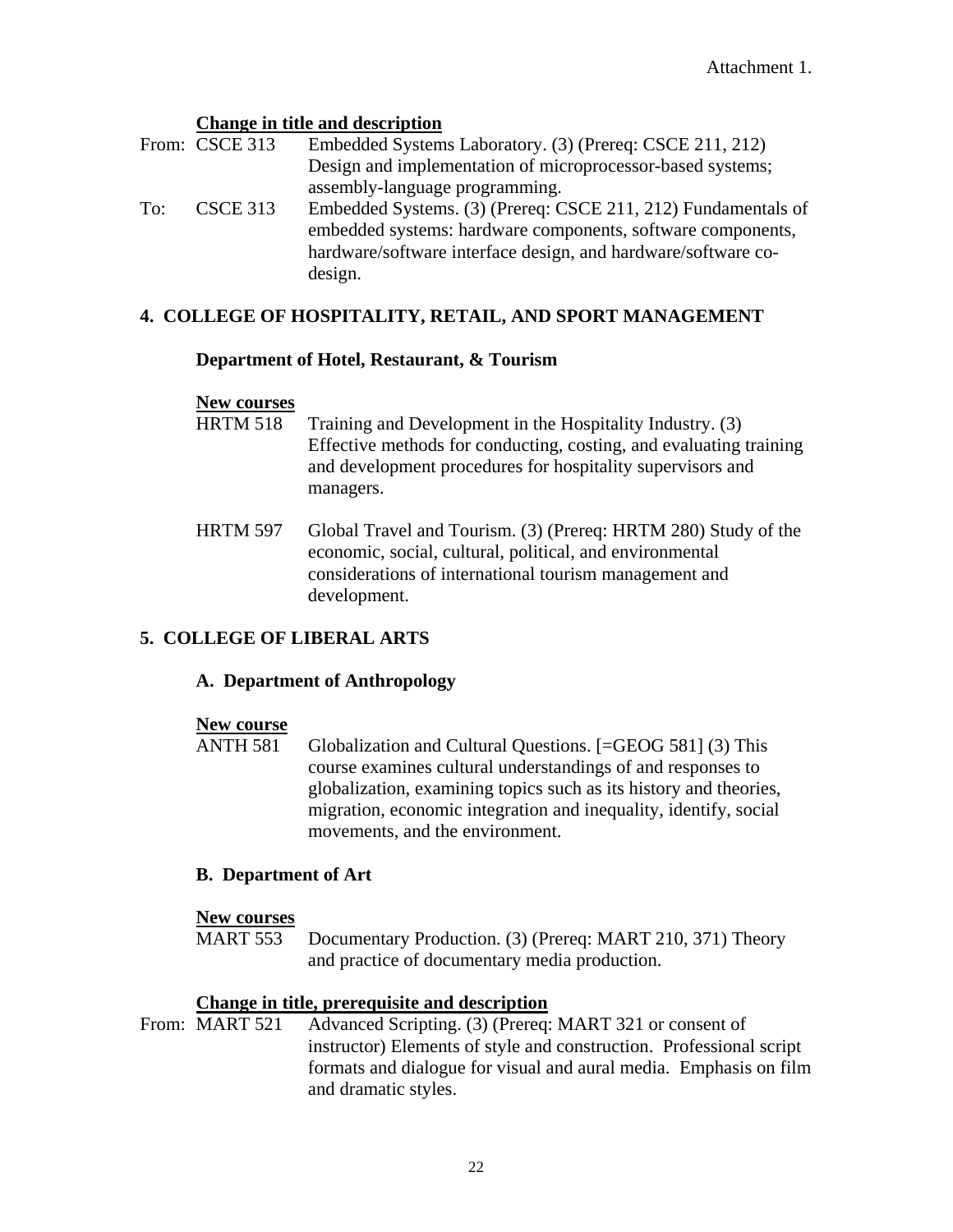| To: | <b>MART 521</b> | Screenwriting. (3) (Prereq: MART 110, 321) Elements of style and<br>construction of script formats with emphasis on film and dramatic<br>styles.                                                                                                         |
|-----|-----------------|----------------------------------------------------------------------------------------------------------------------------------------------------------------------------------------------------------------------------------------------------------|
|     | From: MART 542  | Fundamentals of Sound Use for Media. [=MUSC 566] (3) (Prereq:<br>MART 541 or consent of instructor) Music for use in media; midi<br>applications and synchronization methods using time code; direct-<br>to hard-disc tapeless audio recording software. |
| To: | <b>MART 542</b> | Principles of Sound Use for Media. (3) (Prereq: MART 341 or<br>consent of instructor) Audio for media production; midi<br>applications and synchronization methods using time code; digital<br>audio software.                                           |
|     | From: MART 562  | Photography for Non-Print Media Formats. (3) (Prereq: MART<br>262 and MART 341 or equivalent experience) Photographic<br>applications in various media forms, multi-image production and<br>special processes; titling, and other specialized subjects.  |
| To: | <b>MART 562</b> | Advanced Photography Color Processes. (3) (Prereq: MART 262<br>and 561) Alternative and digital color processes using 35mm and<br>large format equipment, non-traditional photo methods, and digital<br>applications.                                    |
|     | From: MART 571  | Video Production I. (3) (Prereq: MART 262, 270, 341)<br>Preproduction, production and real-time editing;<br>corporate/business applications. Studio and field production                                                                                 |
| To: | <b>MART 571</b> | experience.<br>Multi-camera Video Production. (3) (Prereq: MART 210, 371, 341<br>or consent of instructor) Theory and practice of studio video<br>production, editing and webcasting.                                                                    |
|     | From: MART 572  | Video Production II. (3) (Prereq: MART 571) Electronic field<br>production: preproduction, production and post-production through<br>online editing; non-broadcast formats and styles.                                                                   |
| To: | <b>MART 572</b> | Single Camera Video Production. (3) (Prereq: MART 210, 371,<br>341 or consent of instructor) Theory and practice of electronic field<br>production and digital postproduction.                                                                           |
|     |                 |                                                                                                                                                                                                                                                          |

# **Change in title and prerequisite**

|     | From: MART 551  | 16mm. Filmmaking I. (3) (Prereq: MART 262, 270, 341, or                         |
|-----|-----------------|---------------------------------------------------------------------------------|
|     |                 | consent of instructor)                                                          |
| To: | <b>MART 551</b> | 16 mm. Filmmaking. (3) (Prereq: MART 210, 371, 341 or consent<br>of instructor) |

# **Change in title, number, prerequisite and description**<br>From: MART 663 Multimedia Production. (3) Presentations and

Multimedia Production. (3) Presentations and application of multimedia programmers and the integration of media forms.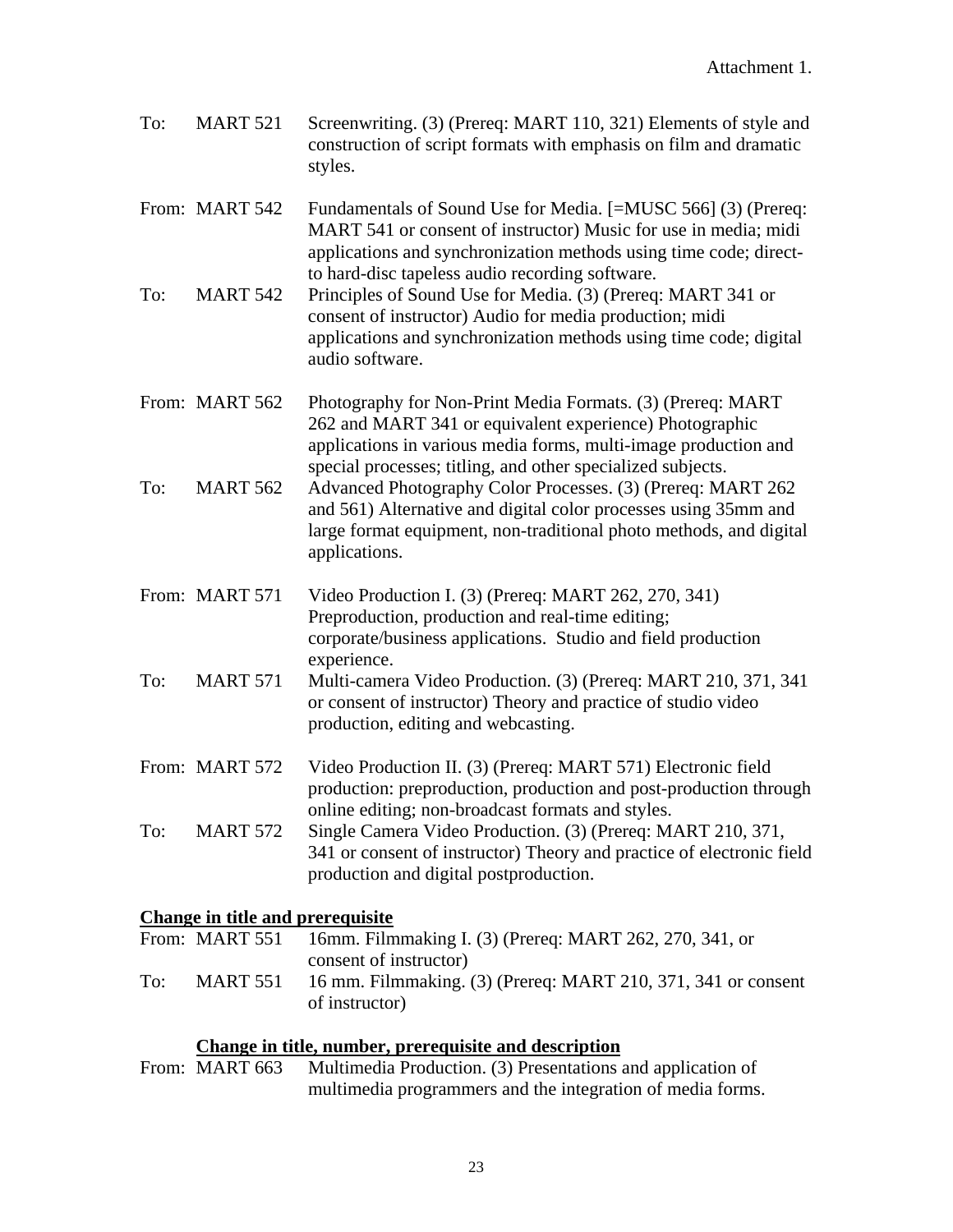To: MART 581 Interactive Computer Media Arts. (3) (Prereq: MART 380 or consent of instructor) Theory and practice of the creative and development processes of fixed media – CD ROM, DVD and kiosks.

#### **Change in number, prerequisite and description**

- From: MART 657 Animation. (3) (Prereq: consent of instructor) A study of 16mm film animation as a media art form. Students will produce 16mm animated film on professional 16mm equipment.
- To: MART 583 Animation. (3) (Prereq: MART 210 and 371) A study of animation as a media art form. Students will create animations using traditional or digital technologies.

#### **C. Department of Criminology and Criminal Justice**

#### **New course**

 CRJU 577 Law and Criminal Justice Policy. (3) (Prereq: Criminal Courts and Criminal Law) Examines the law's impact on contemporary criminal justice polices. Specific focus will be on the origins of criminal statutes and their application to corrections and the courts.

#### **D. Department of Geography**

# **New course**

Globalization and Cultural Questions. [=ANTH 581] (3) This course examines cultural understandings of and responses to globalization, examining topics such as its history and theories, migration, economic integration and inequality, identify, social movements, and the environment.

#### **Deletions**

- GEOG 210 Introduction to Human Geography. (3) GEOG 314 Geography of Transportation. (3) GEOG 337 Maps in Human Affairs. (3) GEOG 377 Geography of Recreation and Sport. (3) GEOG 500 Source Materials in Geography. (3) GEOG 509 Industrial Location. (3) GEOG 512 Advanced Cultural Geography. (3) GEOG 514 Geography of Ports and Shipping. (3) GEOG 520 Advanced Study in Regional Geography. (3) GEOG 542 Field Methods in Geographic Inquiry. (3) GEOG 543 Computer Mapping. (3)
- GEOG 548 Landscape Ecology. (3)
- 
- GEOG 555 Analytical Cartography. (3)

#### **Change in title and description**

From: GEOG 103 Introduction to Geography. (3) A survey of the principles and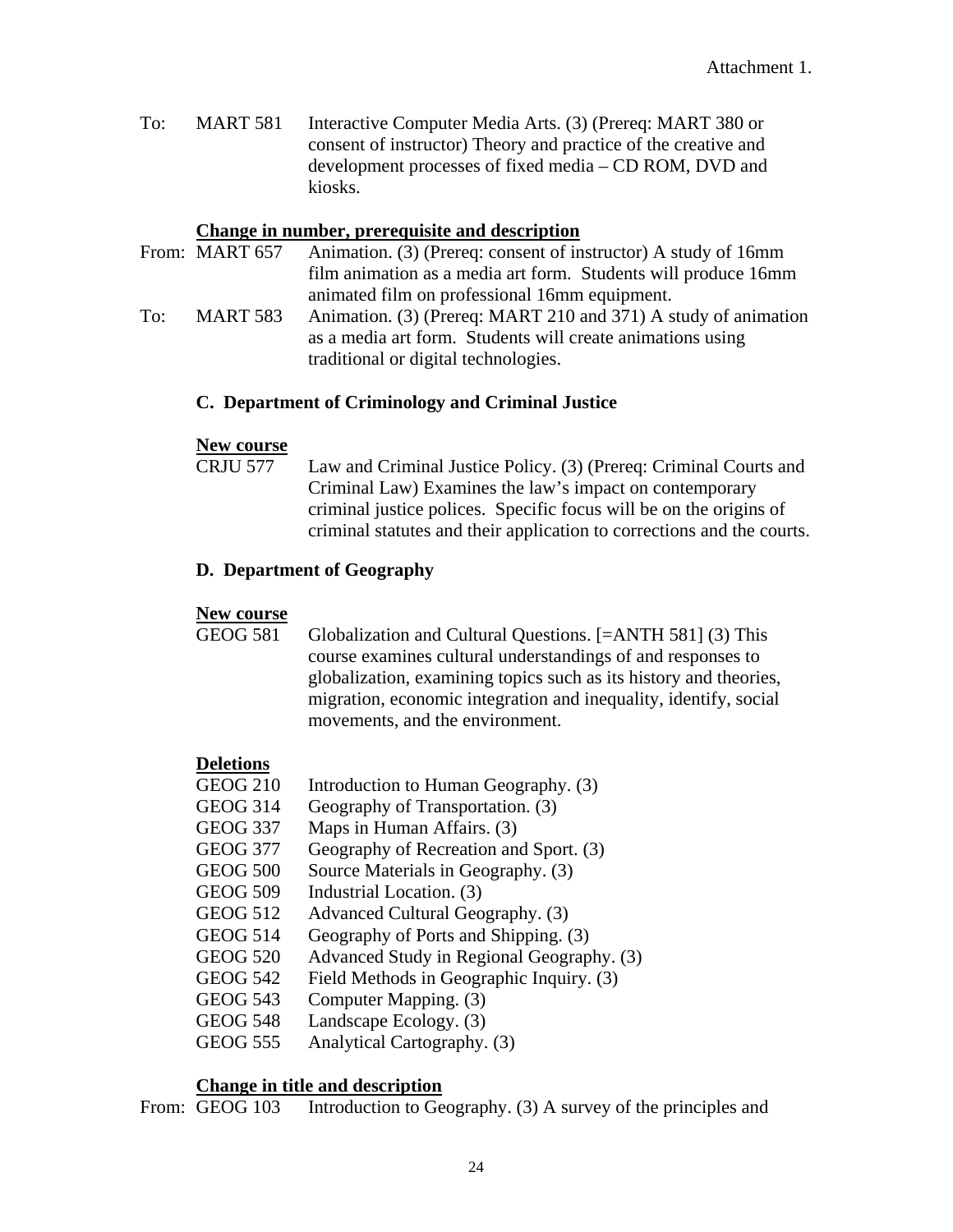methods of geographic inquiry. Not required for the geography major.

To: GEOG 103 Introduction to Human Geography. (3) A survey of the basic principles of human geography.

# **Change in course number**

|     | From: GEOG 200 | Introduction to Physical Geography. (3) |
|-----|----------------|-----------------------------------------|
| To: | GEOG 104       | Introduction to Physical Geography. (3) |

# **Change in curriculum, printed Undergraduate Bulletin 2003-2004, pages 211-212**

| <b>Current</b>                                                                                                                                                                                                                                                                                                                       | Proposed                                                                                                                                                                                                                                                                                                                                                                                    |
|--------------------------------------------------------------------------------------------------------------------------------------------------------------------------------------------------------------------------------------------------------------------------------------------------------------------------------------|---------------------------------------------------------------------------------------------------------------------------------------------------------------------------------------------------------------------------------------------------------------------------------------------------------------------------------------------------------------------------------------------|
| 1. General Education Requirements                                                                                                                                                                                                                                                                                                    | 1. General Education Requirements                                                                                                                                                                                                                                                                                                                                                           |
| (53-65 hours)                                                                                                                                                                                                                                                                                                                        | (53-65 hours)                                                                                                                                                                                                                                                                                                                                                                               |
| For a general outline, see "College of Liberal                                                                                                                                                                                                                                                                                       | For a general outline, see "College of Liberal                                                                                                                                                                                                                                                                                                                                              |
| Arts."                                                                                                                                                                                                                                                                                                                               | Arts."                                                                                                                                                                                                                                                                                                                                                                                      |
| For the B.S. degree, students must take at                                                                                                                                                                                                                                                                                           | For the B.S. degree, students must take at                                                                                                                                                                                                                                                                                                                                                  |
| least 14 credit hours from an approved                                                                                                                                                                                                                                                                                               | least 15 credit hours from an approved                                                                                                                                                                                                                                                                                                                                                      |
| combination of MATH (141 and above), STAT                                                                                                                                                                                                                                                                                            | combination of MATH (141 and above), STAT                                                                                                                                                                                                                                                                                                                                                   |
| (201 and above), CSCE (102 and above)                                                                                                                                                                                                                                                                                                | (201 and above), CSCE (102 and above)                                                                                                                                                                                                                                                                                                                                                       |
| courses to satisfy the Mathematics/ Analytic                                                                                                                                                                                                                                                                                         | courses to satisfy the Mathematics/Analytic                                                                                                                                                                                                                                                                                                                                                 |
| Reasoning requirement                                                                                                                                                                                                                                                                                                                | Reasoning requirement                                                                                                                                                                                                                                                                                                                                                                       |
| 2. Major Requirements (32-35 hours)                                                                                                                                                                                                                                                                                                  | 2. Major Requirements (32-35 hours)                                                                                                                                                                                                                                                                                                                                                         |
| All majors must complete at least 32 hours of                                                                                                                                                                                                                                                                                        | All majors must complete at least 32 hours of                                                                                                                                                                                                                                                                                                                                               |
| geography courses,                                                                                                                                                                                                                                                                                                                   | geography courses,                                                                                                                                                                                                                                                                                                                                                                          |
| including                                                                                                                                                                                                                                                                                                                            | including                                                                                                                                                                                                                                                                                                                                                                                   |
| the                                                                                                                                                                                                                                                                                                                                  | the                                                                                                                                                                                                                                                                                                                                                                                         |
| core                                                                                                                                                                                                                                                                                                                                 | core                                                                                                                                                                                                                                                                                                                                                                                        |
| requirements of 9 hours:                                                                                                                                                                                                                                                                                                             | requirements of 9 hours:                                                                                                                                                                                                                                                                                                                                                                    |
| GEOG 200 (3 hours)                                                                                                                                                                                                                                                                                                                   | GEOG. 200 (3 hours)                                                                                                                                                                                                                                                                                                                                                                         |
| GEOG 210 (3 hours)                                                                                                                                                                                                                                                                                                                   | GEOG. 210 (3 hours)                                                                                                                                                                                                                                                                                                                                                                         |
| GEOG 495 (3 hours)                                                                                                                                                                                                                                                                                                                   | GEOG. 495 (3 hours)                                                                                                                                                                                                                                                                                                                                                                         |
| All majors must complete enough additional                                                                                                                                                                                                                                                                                           | All majors must complete enough additional                                                                                                                                                                                                                                                                                                                                                  |
| hours in one of the following tracks to bring                                                                                                                                                                                                                                                                                        | hours in one of the following tracks to bring                                                                                                                                                                                                                                                                                                                                               |
| them to the required 32-35 hour total, with at                                                                                                                                                                                                                                                                                       | them to the required 32-35 hour total, with at                                                                                                                                                                                                                                                                                                                                              |
| least two courses at the 500 level (excluding                                                                                                                                                                                                                                                                                        | least two courses at the 500 level (excluding                                                                                                                                                                                                                                                                                                                                               |
| GEOG 595). A minimum grade of C is required                                                                                                                                                                                                                                                                                          | GEOG 595). A minimum grade of C is required                                                                                                                                                                                                                                                                                                                                                 |
| fulfill                                                                                                                                                                                                                                                                                                                              | for                                                                                                                                                                                                                                                                                                                                                                                         |
| for                                                                                                                                                                                                                                                                                                                                  | all                                                                                                                                                                                                                                                                                                                                                                                         |
| all                                                                                                                                                                                                                                                                                                                                  | courses                                                                                                                                                                                                                                                                                                                                                                                     |
| courses                                                                                                                                                                                                                                                                                                                              | fulfill                                                                                                                                                                                                                                                                                                                                                                                     |
| used                                                                                                                                                                                                                                                                                                                                 | used                                                                                                                                                                                                                                                                                                                                                                                        |
| major                                                                                                                                                                                                                                                                                                                                | major                                                                                                                                                                                                                                                                                                                                                                                       |
| to                                                                                                                                                                                                                                                                                                                                   | to                                                                                                                                                                                                                                                                                                                                                                                          |
| requirements.                                                                                                                                                                                                                                                                                                                        | requirements.                                                                                                                                                                                                                                                                                                                                                                               |
| <b>Physical/Environmental Geography</b><br>GEOG 201, 202, and 343 (11 hours);<br>at least three additional courses selected<br>from GEOG 309, 346, 347, 348, 370, 371, 430,<br>516, 530, 545, 546, 547, 548, 566, 567, 568,<br>569, 570, 571, 573 (9 -12 hours); and at least<br>one course from Geographic Techniques (3<br>hours). | <b>Physical/Environmental Geography</b><br>GEOG 201, 202, and 343 (11 hours);<br>at least three additional courses selected<br>from GEOG 309, 346, 347, 348, 370, 371, 430,<br>516, 530, 545, 546, 547, <i>[delete 548,]</i> 566,<br>567, 568, 569, 570, 571, 573 (9 -12 hours);<br>and at least one course from Geographic<br>Information Sciences at the 200-level or<br>above (3 hours). |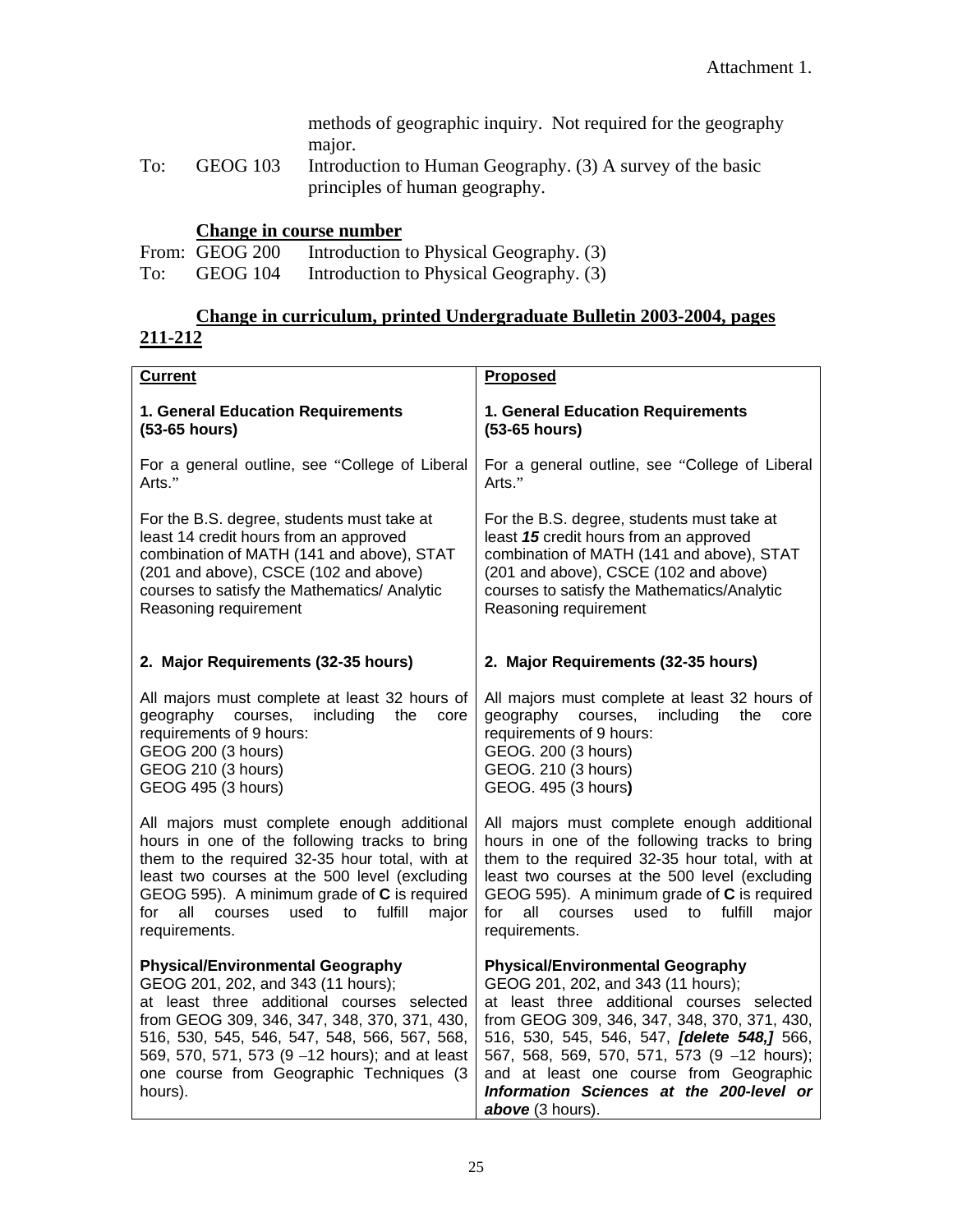| <b>Human/Economic Geography</b><br>GEOG 211 or 212 (3 hours); a course<br>in regional geography (3 hours); at least five<br>additional courses selected from GEOG 312,<br>314, 324, 333, 337, 344, 370, 377, 378, 420,<br>509, 511, 512, 515, 520, 544, 595, (15 hours);<br>and at least one course from Geographic<br>Techniques (3 hours). | <b>Human/Economic Geography</b><br>GEOG 211 or 212 (3 hours); a course<br>in regional geography (3 hours); at least five<br>additional courses selected from GEOG 312,<br>[delete 314,] 324, 333, [delete 337,] 344, 370,<br>[delete 377,] 378, 420, [delete 509,] 511,<br>[delete 512,] 515, [delete 520,] 544, [delete<br>595,] (15 hours); and at least one course from<br>Geographic Information Sciences at the 200-<br>level or above (3 hours). |
|----------------------------------------------------------------------------------------------------------------------------------------------------------------------------------------------------------------------------------------------------------------------------------------------------------------------------------------------|--------------------------------------------------------------------------------------------------------------------------------------------------------------------------------------------------------------------------------------------------------------------------------------------------------------------------------------------------------------------------------------------------------------------------------------------------------|
| <b>Geographic Techniques</b><br>GEOG 341, 345, 363, 531 (12 hours); at least<br>three additional courses selected from GEOG<br>541, 543, 551, 554, 555, 562, 563, 564 (9<br>hours); and one non-techniques geography<br>course above Geog 210<br>(3-4 hours).                                                                                | <b>Geographic Information Sciences (GISc)</b><br>GEOG 341, 345, 363, 531 (12 hours); at least<br>three additional courses selected from GEOG<br>541, [delete 543,] 551, 554, [delete 555,] 562,<br>563, 564 (9 hours); and one non-GISc course<br>at the 200-level or above (3-4 hours).                                                                                                                                                               |
| 3. General Geography<br>A course in regional geography (3 hours); a<br>course from the Geographic Techniques (3)<br>hours); and six other courses at the 200-level<br>or above (18-23 hours).                                                                                                                                                | [Delete 3.] General Geography<br>A course in regional geography (3 hours); a<br>course from Geographic Information<br>Sciences (3 hours); and six other courses. All<br>must be at the 200-level or above (18-23<br>hours).                                                                                                                                                                                                                            |
| 4. Cognate or minor<br>see "College of Liberal Arts"<br>(12-24 hours)                                                                                                                                                                                                                                                                        | 3. Cognate or minor<br>see "College of Liberal Arts"<br>(12-24 hours)                                                                                                                                                                                                                                                                                                                                                                                  |
| 5. Electives<br>see "College of Liberal Arts"<br>$(0-24$ hours)                                                                                                                                                                                                                                                                              | 4. Electives<br>see "College of Liberal Arts" (0-24 hours)                                                                                                                                                                                                                                                                                                                                                                                             |

# **E. Department of Political Science**

| <b>Deletions</b> |                                                               |
|------------------|---------------------------------------------------------------|
| <b>POLI 501</b>  | Contemporary Issues in International Relations. (3)           |
| <b>POLI 515</b>  | Analysis of International Systems. (3)                        |
| <b>POLI</b> 531  | International Relations of Europe. (3)                        |
| <b>POLI 534</b>  | IR of South Asia. (3)                                         |
| <b>POLI 535</b>  | IR of Southeast Asia. (3)                                     |
| <b>POLI 585</b>  | Politics and Government of the Indian Subcontinent. (3)       |
| <b>POLI 586</b>  | Politics and Government of Southeast Asia. (3)                |
| <b>POLI 589</b>  | Politics and governments of Britain and the Commonwealth. (3) |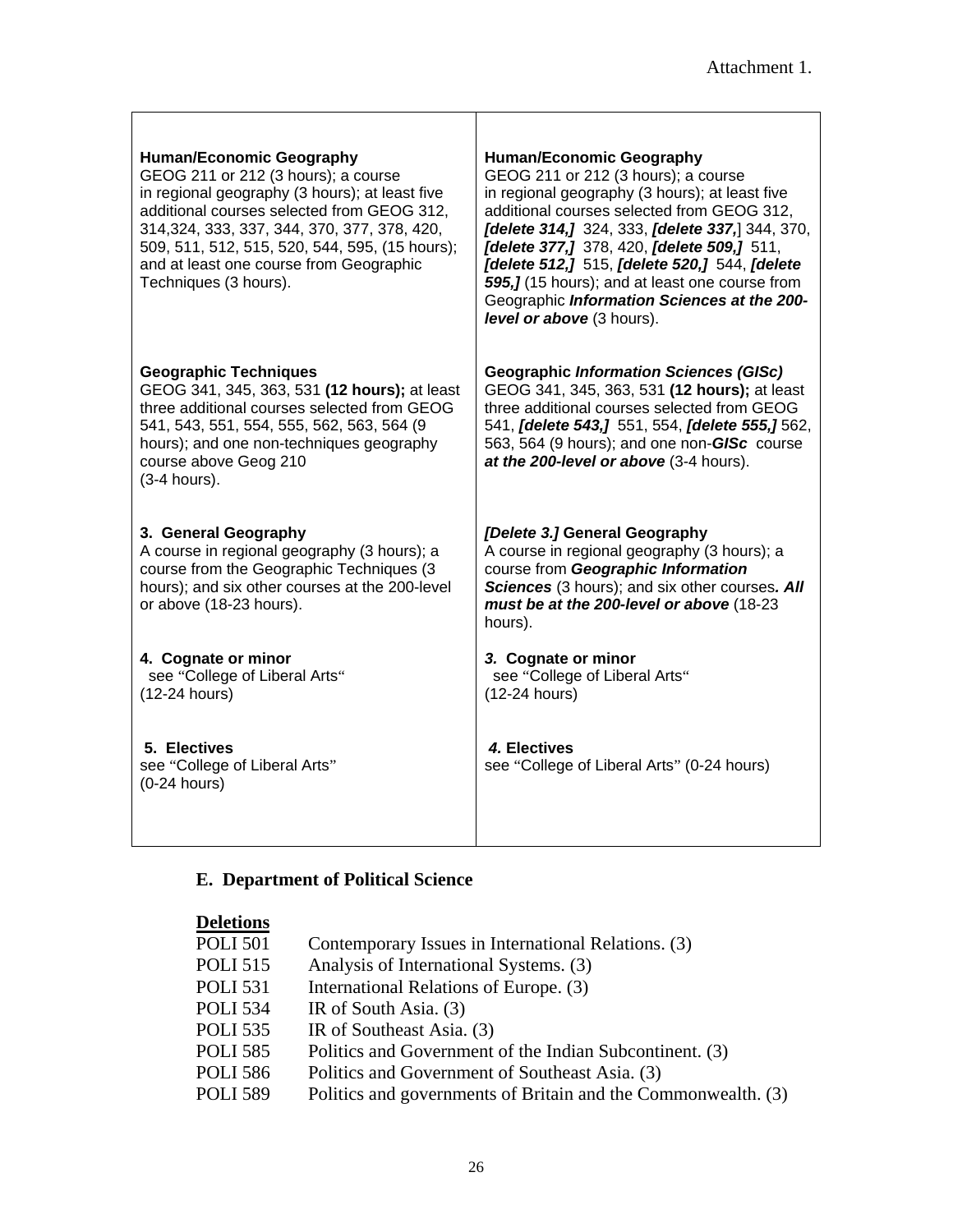POLI 670 Problems in Public Administration. (3 per semester; 12 maximum)

#### **Change in course number**

| To: | From: POLI 517<br><b>POLI 417</b> | Theories of War in International Relations. (3)<br>Theories of War in International Relations. (3) |
|-----|-----------------------------------|----------------------------------------------------------------------------------------------------|
| To: | From: POLI 550<br><b>POLI</b> 450 | Constitutional Law. (3)<br>Constitutional Law. (3)                                                 |
| To: | From: POLI 551<br><b>POLI 451</b> | Constitutional Law. (3)<br>Constitutional Law. (3)                                                 |
| To: | From: POLI 553<br><b>POLI</b> 373 | Regulatory Policies. (3)<br>Regulatory Policies. (3)                                               |
| To: | From: POLI 565<br><b>POLI</b> 465 | Psychology and Politics. (3)<br>Psychology and Politics. (3)                                       |
| To: | From: POLI 580<br><b>POLI</b> 481 | Politics and Government of Europe. (3)<br>Politics and Government of Europe. (3)                   |

# **Change in course number and title**

|     | From: POLI 571  | Public Financial Administration. (3) |
|-----|-----------------|--------------------------------------|
| To: | <b>POLI</b> 371 | Politics of Taxing and Spending. (3) |

# **F. Department of Sociology**

# **Change in course number, and prerequisites**

|     | From: SOCY 496 | Sociological Theory. (3) Theoretical perspectives on society and  |
|-----|----------------|-------------------------------------------------------------------|
|     |                | social behavior.                                                  |
| To: | SOCY 560       | Sociological Theory. (3) (Prereq: SOCY 300-level or higher course |
|     |                | or consent of instructor) Theoretical perspectives on society and |
|     |                | social behavior.                                                  |

# **Change in course number, credit hours, prerequisites and description**

|     | From: SOCY 497  | Sociological Research Methods. (4) (Prereq: SOCY 220 or consent |
|-----|-----------------|-----------------------------------------------------------------|
|     |                 | of instructor. Critical analysis of major methods used in the   |
|     |                 | conduct of social science general problems of research design.  |
|     |                 | Two lecture hours and two laboratory hours per week.            |
| To: | <b>SOCY 561</b> | Sociological Research Methods. (3) Prereq: SOCY 220 and 300     |
|     |                 | level or higher or consent of instructor. Methodological        |
|     |                 | approaches to sociological inquiry.                             |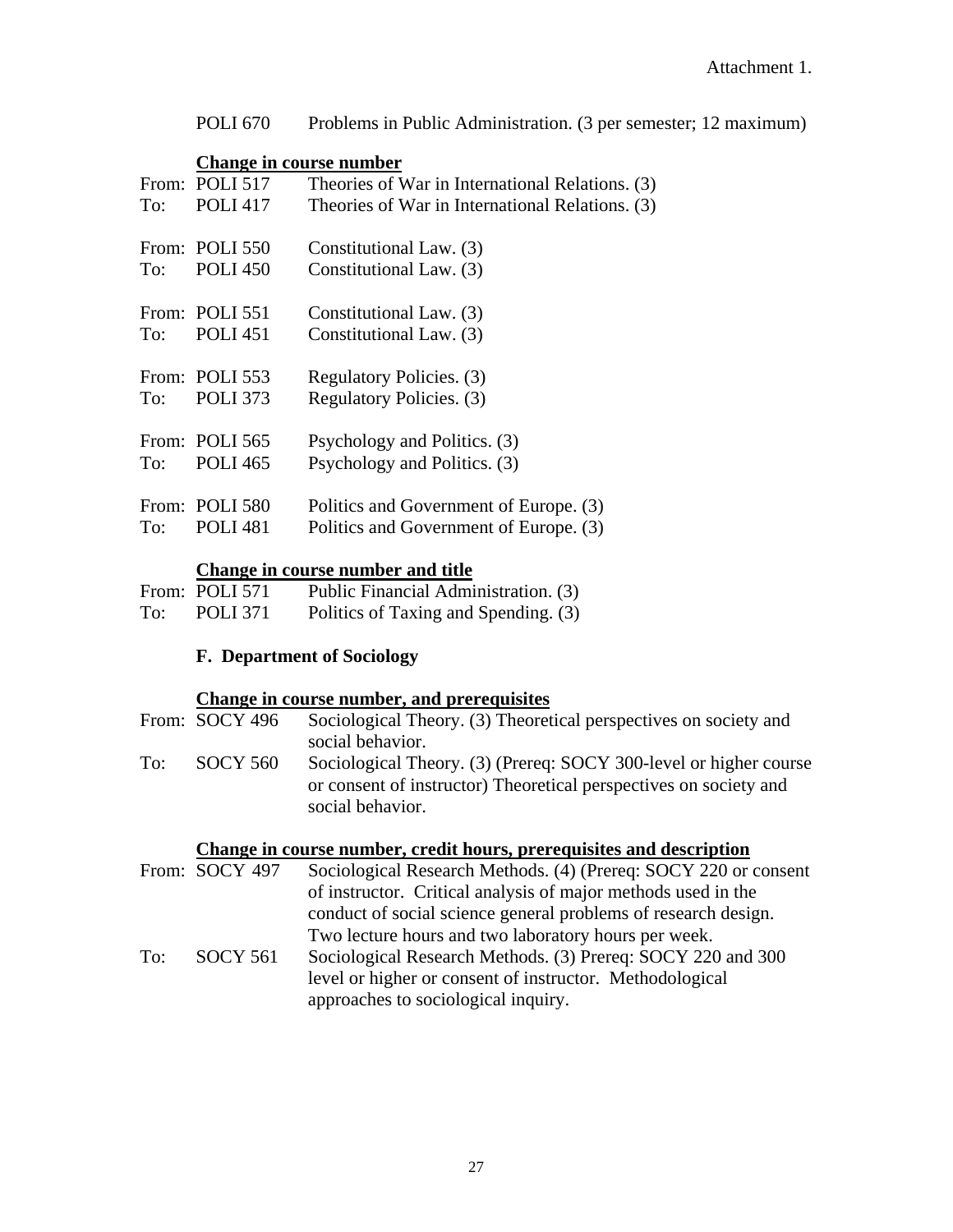# **6. COLLEGE OF MASS COMMUNICATIONS AND INFORMATION STUDIES**

# **Department of Journalism and Mass Communications**

# **New course**

Faith, Values and the Mass Media. (3) (Prereq: JOUR 202 and Upper division or consent of instructor) Faith and values influence the media. An examination of the influence, why it happens, and of religious diversity and the increase public presence of religions including Hinduism and Islam.

# **7. ARNOLD SCHOOL OF PUBLIC HEALTH**

# **A. Department of Health Promotion, Education, and Behavior**

# **Change in course number**

|     | From: HPEB 235  | First Aid and Emergency Preparedness. (3) |
|-----|-----------------|-------------------------------------------|
| To: | <b>HPEP 335</b> | First Aid and Emergency Preparedness. (3) |

# **B. Department of Health Services Policy and Management**

# **New course**

 HSPM 500 Introduction to Healthcare Management & Organization. (3) The objective of this course is to provide students an introduction to health services management, management techniques, managerial roles and functions in health care. Through the use of presentations, guest speakers, site visits, case studies, and short assignments, students will develop an understanding of the management issues, tasks, techniques, roles, and functions of health care managers.

# **8. COLLEGE OF SCIENCE AND MATHEMATICS**

# **A. Department of Chemistry and Biochemistry**

# **New course**

 CHEM 401 Industrial Chemistry Capstone Experience. (3) (Prereq: senior standing) Prepares students for future roles in chemical industry or graduate school and provides career-enhancing interpersonal skills including team-building, public speaking, resume preparation, and interviewing.

# **B. Department of Geological Sciences**

# **Change in title and description**

From: GEOL 650 Geochemical Applications of Electron Microprobe and X-ray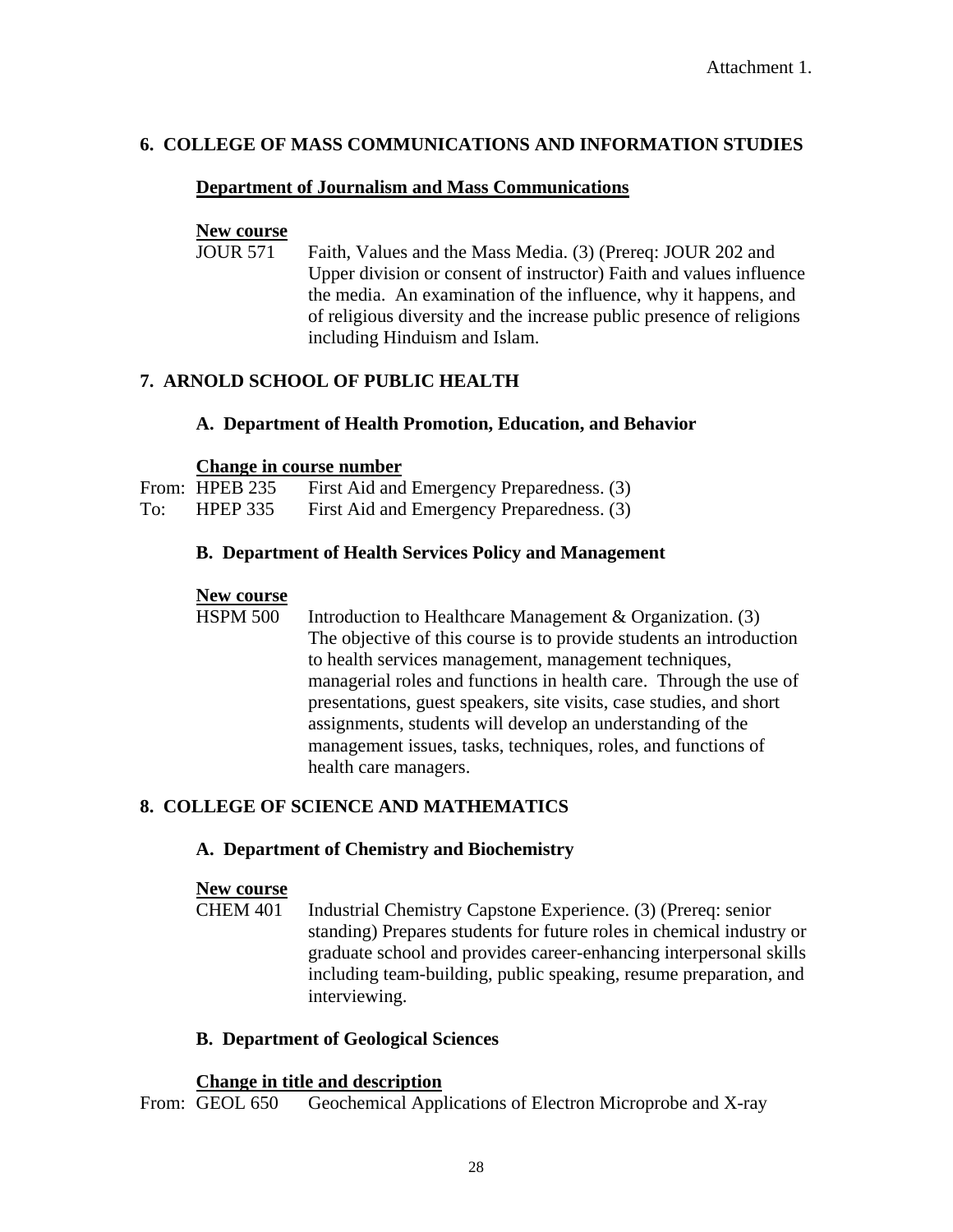|     |                 | Analysis. (4) (Prereq: junior standing; CHEM 111 or equivalent or<br>consent of instructor) Theory and application of X-ray<br>fluorescence spectrometry, X-ray diffraction, and the electron<br>microprobe to problems in geochemistry and materials analysis.<br>Two lecture and six laboratory hours per week.                           |
|-----|-----------------|---------------------------------------------------------------------------------------------------------------------------------------------------------------------------------------------------------------------------------------------------------------------------------------------------------------------------------------------|
| To: | <b>GEOL 650</b> | Electron Microscopy and Microanalysis. (4) (Prereq: CHEM 111<br>or equivalent or consent of instructor) SEM, ESEM, TEM and<br>EMPA, WDS quantitative analysis, EDS semi-quantitative<br>analysis, EBSD, methods of sample preparation, and applications<br>in varieties of disciplines. Two lecture and three laboratory hours<br>per week. |

# **C. Program of Marine Science**

# **Change in curriculum, printed Undergraduate Bulletin 2003-04, pages 336- 337**

| <b>Current</b>                                        | <b>Proposed</b>                                       |
|-------------------------------------------------------|-------------------------------------------------------|
| 2. Major Requirements (36 hours)                      | 2. Major Requirements (36 hours)                      |
| Approved courses in marine science and cognate        | Approved courses in marine science and cognate        |
| subjects (including MSCI 311 and 312 and one hour     | subjects (including MSCI 311, MSCI 312, MSCI          |
| of MSCI 505)                                          | 460 and one hour of MSCI 505)                         |
| A maximum of 10 semester hours of a combination       | A maximum of 10 semester hours of a combination       |
| of independent study (e.g., MSCI 399, SCCC 499,       | of independent study (e.g., MSCI 399, SCCC 499,       |
| BIOL 399), seminar (e.g., SCCC 390-398, BIOL          | BIOL 399), seminar (e.g., SCCC 390-398, BIOL          |
| 599, BIOL 645), and undergraduate research (e.g.,     | 599, BIOL 645), and undergraduate research (e.g.,     |
| MSCI 496, 497, 498, 499) courses may count in the     | MSCI 496, 497, 498, 499) courses may count in the     |
| 36 hours of major credit required for the Marine      | 36 hours of major credit required for the Marine      |
| Science major. Senior Seminar (MSCI 505) is           | Science major. Senior Seminar (MSCI 505) is           |
| included in these 10 hours.                           | included in these 10 hours.                           |
| 3. Cognates, see "Major Requirements"                 | 3. Cognates, see "Major Requirements"                 |
| 4. Electives, see "College of Science and             | 4. Electives, see "College of Science and             |
| Mathematics"                                          | Mathematics"                                          |
| Upon completion of the sophomore year, students       | Upon completion of the sophomore year, students       |
| will select an area of specialization consistent with | will select an area of specialization consistent with |
| their interests. Specialization may be directed       | their interests. Specialization may be directed       |
| toward an interdisciplinary area of study in the      | toward an interdisciplinary area of study in the      |
| marine sciences, such as coastal resource             | marine sciences, such as coastal resource             |
| management, or chosen from among the more             | management, or chosen from among the more             |
| traditional disciplines such as biology, chemistry,   | traditional disciplines such as biology, chemistry,   |
| geography, geology, or physics. Each student will     | geography, geology, or physics. Each student will     |
| plan an individual program in consultation with a     | plan an individual program in consultation with a     |
| faculty advisor.                                      | faculty advisor.                                      |
| Suggested Program of Study                            | <b>Suggested Program of Study</b>                     |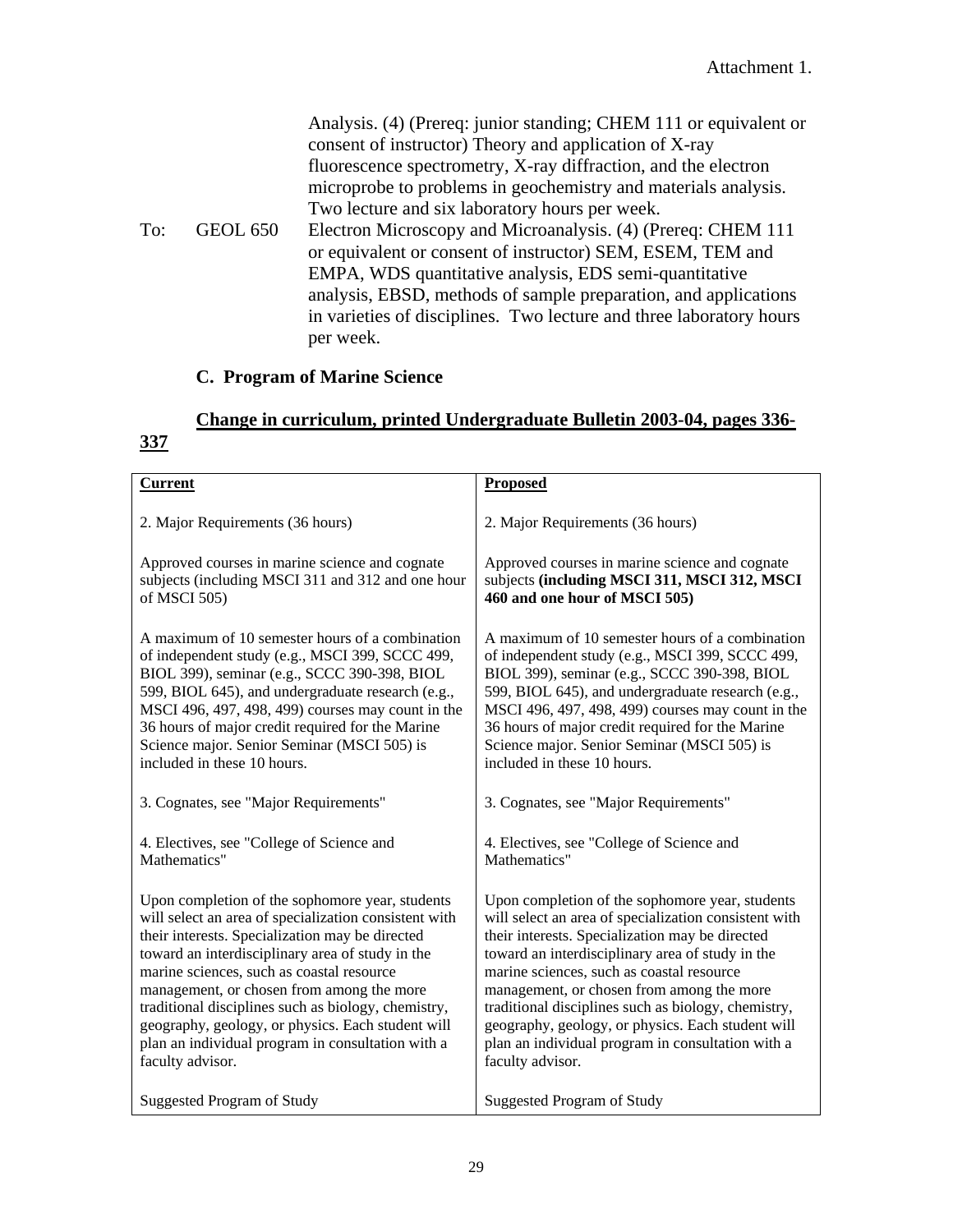| Freshman Year<br>MSCI 101, 102 (4) (4) hours<br>ENGL 101, 102 $(3)(3)$ hours<br>MATH 115, 141, 142 (4) (4) hours                                                          | Freshman Year<br>MSCI 101, 102 (4) (4) hours<br>ENGL 101, 102 (3) (3) hours<br>MATH 115, 141, 142 (4) (4) hours                                                                                                           |
|---------------------------------------------------------------------------------------------------------------------------------------------------------------------------|---------------------------------------------------------------------------------------------------------------------------------------------------------------------------------------------------------------------------|
| CHEM 111, 112 with labs $(4)$ (4) hours                                                                                                                                   | CHEM 111, 112 with labs $(4)$ (4) hours                                                                                                                                                                                   |
| Total: $(15)$ $(15)$ hours                                                                                                                                                | Total: $(15)$ $(15)$ hours                                                                                                                                                                                                |
| Sophomore Year<br>MSCI 311, 312 (4) (4) hours<br>PHYS 201, 201L, 202, 202L (3+1) (3+1) hours, or<br>PHYS 211, 211L, 212, 212L<br>Foreign Language 121, 122 $(4)(3)$ hours | Sophomore Year<br>MSCI 311, 312 (4) (4) hours<br><b>MSCI 460 (Maymester of Sophomore Year)</b><br>PHYS 201, 201L, 202, 202L (3+1) (3+1) hours, or<br>PHYS 211, 211L, 212, 212L<br>Foreign Language 121, 122 (4) (3) hours |

# **D. Department of Mathematics**

# **New courses**

MATH 523 Mathematical Modeling of Population Biology. (3) (Prereq: MATH 142, BIOL3 301 or MSCI 311 recommended) Applications of differential and difference equations and linear algebra modeling the dynamics of populations, with emphasis on stability and oscillation. Critical analysis of current publications with computer simulation of models.

# **E. Department of Physics & Astronomy**

# **Change in credit hours**

|     | From: PHYS 504                         | Electromagnetic Theory. (3) (Prereq: PHYS 207 and 503)            |  |
|-----|----------------------------------------|-------------------------------------------------------------------|--|
| To: | <b>PHYS 504</b>                        | Electromagnetic Theory (4) (Prereq: PHYS 207 and 503)             |  |
|     | Change in credit hours and description |                                                                   |  |
|     | From: PHYS 503                         | Mechanics. (3) (Prereq: PHYS 206, MATH 242 or 520) Classical      |  |
|     |                                        | mechanics of particles, systems, and rigid bodies; discussion and |  |
|     |                                        | application of Lagrange's equations.                              |  |
| To: | <b>PHYS 503</b>                        | Mechanics. (4) (Prereq: PHYS 206, MATH 242 or 520) Classical      |  |
|     |                                        | mechanics of particles, systems, and rigid bodies; discussion and |  |
|     |                                        | application of Lagrange's equations, introduction to Hamiltonian  |  |
|     |                                        | formulation of mechanics.                                         |  |

# **Change in curriculum, printed Undergraduate Bulletin 2003-04, pages 348-**

**349**

| Current                                            | <b>Proposed</b>                             |
|----------------------------------------------------|---------------------------------------------|
| <b>Degree Requirements</b>                         | <b>Degree Requirements</b>                  |
| <b>Bachelor of Science with a Major in Physics</b> | Bachelor of Science with a Major in Physics |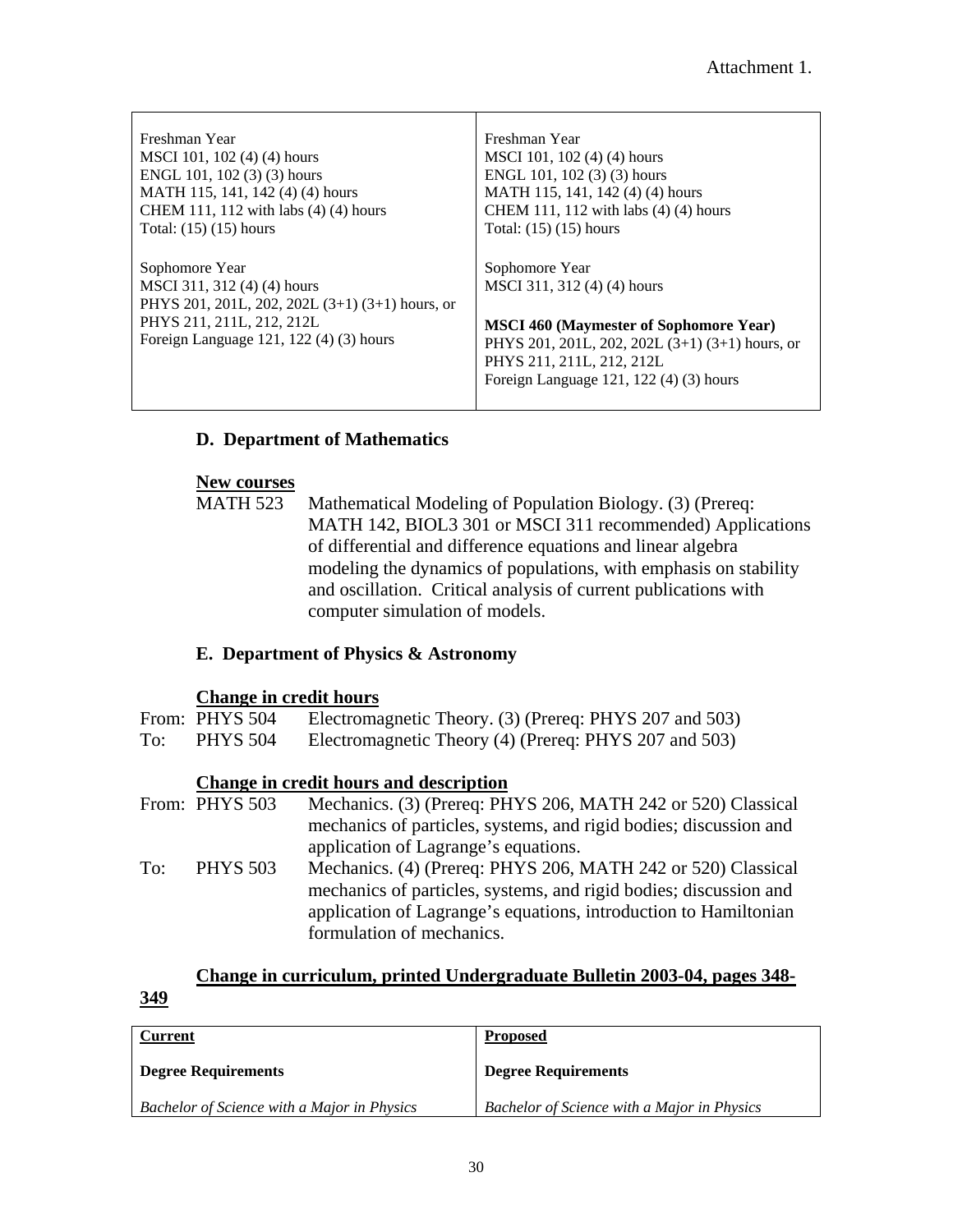| 1. General Education Requirements (43-54              | 1. General Education Requirements (43-54              |
|-------------------------------------------------------|-------------------------------------------------------|
| hours)                                                | hours)                                                |
| The following courses fulfill some of the general     | The following courses fulfill some of the general     |
| education requirements and some cognates and must     | education requirements and some cognates and must     |
| be completed for a major in physics: PHYS 206,        | be completed for a major in physics: PHYS 206,        |
| 207, 208, 211L, 212L; MATH 141, 142, 241, and         | 207, 208, 211L, 212L; MATH 141, 142, 241, and         |
| 242; and two math courses 500 level and above,        | 242; and two math courses 500 level and above,        |
| selected with advisor; CHEM                           | selected with advisor; CHEM                           |
| 111 and 112; CSCS 145. A grade of C or higher is      | 111 and 112; CSCE 145. A grade of C or higher is      |
| required in all physics, mathematics, and             | required in all physics, mathematics, and             |
| engineering courses.                                  | engineering courses.                                  |
| For an outline of other general education             | For an outline of other general education             |
| requirements, see "College of Science and             | requirements, see "College of Science and             |
| Mathematics."                                         | Mathematics."                                         |
| 2. Major Requirements                                 | 2. Major Requirements                                 |
| Emphasis (25-26 hours)                                | General Major (32-34 hours)                           |
| Courses in physics, to include the following: PHYS    | Courses in physics, to include the following: PHYS    |
| 307, 308, 309, 501,                                   | 307, 308, 309, 501,                                   |
| 502, 503, 504, and 506 (22 hours)                     | 502, 503, 504, and 506 (24 hours)                     |
| One course in experimental physics (e.g., 509, 511,   | Two courses in experimental physics (e.g., 509,       |
| 514, 531, or 532)                                     | 510, 511, 512, 514,                                   |
| $(3-4 hours)$                                         | 531, or 532) (6-8 hours)                              |
| Intensive Major (34-36 hours)                         | Intensive Major (36-38 hours)                         |
| Courses in physics, to include the following: PHYS    | Courses in physics, to include the following: PHYS    |
| 307, 308, 309, 501,                                   | 307, 308, 309, 501,                                   |
| 502, 503, 504, 505, and 506 (25 hours)                | 502, 503, 504, and 506 (24 hours)                     |
| Three physics electives numbered 500 or above, to     | Four physics electives numbered 500 or above, to      |
| include at least two                                  | include at least two                                  |
| courses in experimental physics (e.g., 509, 510, 511, | courses in experimental physics (e.g., 509, 510, 511, |
| 514, 531, or 532)                                     | 512, 514, 531, or                                     |
| $(9-11 hours)$                                        | 532) (12-14 hours)                                    |
| <b>Applied Emphasis (Engineering Physics)</b>         | <b>Applied Major (Engineering Physics)</b>            |
| Computer Option (48-49 hours)                         | Computer Option (50-51 hours)                         |
| PHYS 307, 308, 309, 311, 502, 503, 504, 506, 509,     | PHYS 307, 308, 309, 311, 502, 503, 504, 506, 509,     |
| and one courses chosen from PHYS 501, 505, 511,       | and one course chosen                                 |
| 512, 514.                                             | from PHYS 501, 511, 512, 514.                         |
| CSCE 146, 212, either 211 and 313 or 245 and 311,     | CSCE 146, 212, either 211 and 313 or 245 and 311,     |
| and one course                                        | and one course                                        |
| numbered 491 or higher.                               | numbered 491 or higher.                               |
| ECON 421 (may be used for Group IV)                   | ECON 421 (may be used for Group IV)                   |